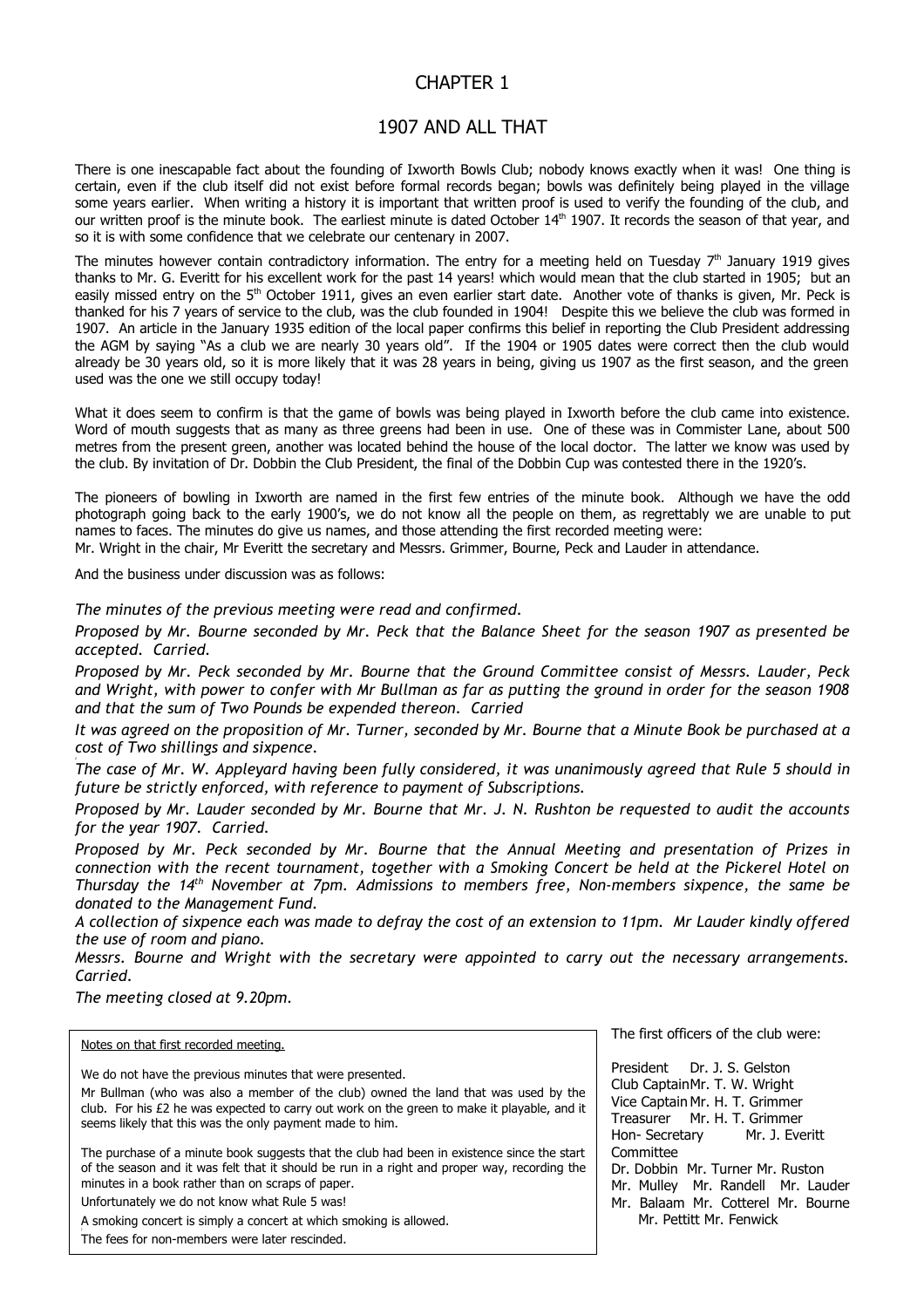This potted history is based on the minutes of the club, (and we have them for every year of our existence) the photographs that exist in our albums or displayed on the walls of the clubhouse, and a scrapbook that holds newspaper cuttings.

## CHAPTER 2

## THE EARLY YEARS

The work of these pioneers was varied as can be seen from the activities organised and decisions made in this chapter.

In its first recorded year, it is apparent that the club was then, as it is now, at the centre of village life. Social events were organised and the first we know of was the 'Smoking Concert', held on November 14<sup>th</sup> 1907 at the Pickerel Hotel in the High Street. Initially it was decided that the event should be free to members but at a cost of 6d for non-members, this fee was rescinded at a later meeting. To ensure good numbers the secretary was asked to write to various gentlemen (no ladies obviously) in the neighbourhood inviting them to the concert. It was reported that 85 cards were prepared and sent out 44 by post and 41 by hand! It seems that their organising skills left much to be desired for just three days before the event it was reported that they were having difficulty in 'procuring an accompanist' – all was saved however, as they accepted the services of a Mr. Norman who agreed to play for the princely sum of ten shillings.

Some of the social activities were joint efforts. On May 3<sup>rd</sup> 1910 an offer to the bowlers of Ixworth to play the Ixworth Cricket Club at cricket was accepted, and a return fixture of bowls was arranged for later in the season, and in 1911, it was agreed that a croquet match could be held on the green. For other events a less than positive response was given. A suggestion that instead of the by now annual Smoking Concert, a Bohemian Concert should be arranged received no support. As the definition of a Bohemian is a person of loose or irregular habits, the decision is perhaps understandable.

On the playing side the earliest record of games against other clubs is the 1908 season, when matches were played against Bury Abbey Bowls Club, Botesdale, Elmswell, and Walsham. A request was also heard from the Avelon Hotel, Thetford Thursday team, which was with reluctance not entertained.

The cost and difficulty of travel meant that most of the matches played were against very local opposition, visiting teams might have stayed to enjoy the company, but not for tea. A team travelling all the way from Bury St. Edmunds was a different matter. Although the distance is only  $7<sup>1</sup>/2$  miles, their journey time would necessitate having refreshments after the game, and so, for the visit of the Bury Abbey team, a special meeting was held to discuss how much should be spent on entertaining. It was agreed that 10/- should be taken from club funds. It was also agreed that the annual subscription be raised to 3/6d. In an attempt to defray these increases two members offered to arrange a social evening for the purpose of meeting the expense – it was 'most respectfully' declined. Instead guarantors were sought and 13 members loaned the club 10/- each.

Invitations for matches were in general from the same clubs. It was probably difficult to fit many games in with the work patterns of the day, but sometimes additional fixtures were entertained. An invitation to the opening of the Barnham green was accepted in 1911, as was a match against St. Cuthberts, Thetford in 1912.

Within the club the Ixworth Tournament was the competitive highlight of the season. The rules for this competition were not recorded in the minutes until 1910, when the following was decided:

1st Round. A draw of the whole, the unsuccessful stand down. The successful again draw for the 2<sup>nd</sup> Round, and so on until the final. The first heat to be played off during June, second during July and the third and final finished by August 31st (21 up 2 Bowls)

As with all clubs, there was a compassionate side to its activities. Although he did not hold any office within the club, on the 21<sup>st</sup> January 1909 a special meeting was held 'for the purpose of forwarding to the widow of our late respected member Mr. E. Theobald a letter of condolence in her great bereavement.' A collection was also held with each member present giving 6d for the purpose of purchasing a wreath  $-$  a total of 7/6d was raised.

Much of the early minutes is taken up with business relating to the green. This was not owned by the club and was hired on an annual basis at a weekly rent from the owner Mr. Bullman, who for a fee carried out work in the close season. It appears that it might not always have been up to the standard that the club required, for on the  $5<sup>th</sup>$  Oct 1909, after agreeing a weekly rent of 4/6d, with the option of renewing on an annual basis at the same terms, Mr. Bullman was asked to level the ground and re-turf the centre. Mr Lauder the winner of the Ixworth Tournament gave his prize money to this worthy cause. However his estimate for the work did not meet with committee approval, for on October  $22^{nd}$  a meeting was held to discuss the matter. Two members (Mr. Bourne and Mr. Wright) were sent to his house to point out discrepancies in his estimate! On their return they presented a revised estimate which he had signed.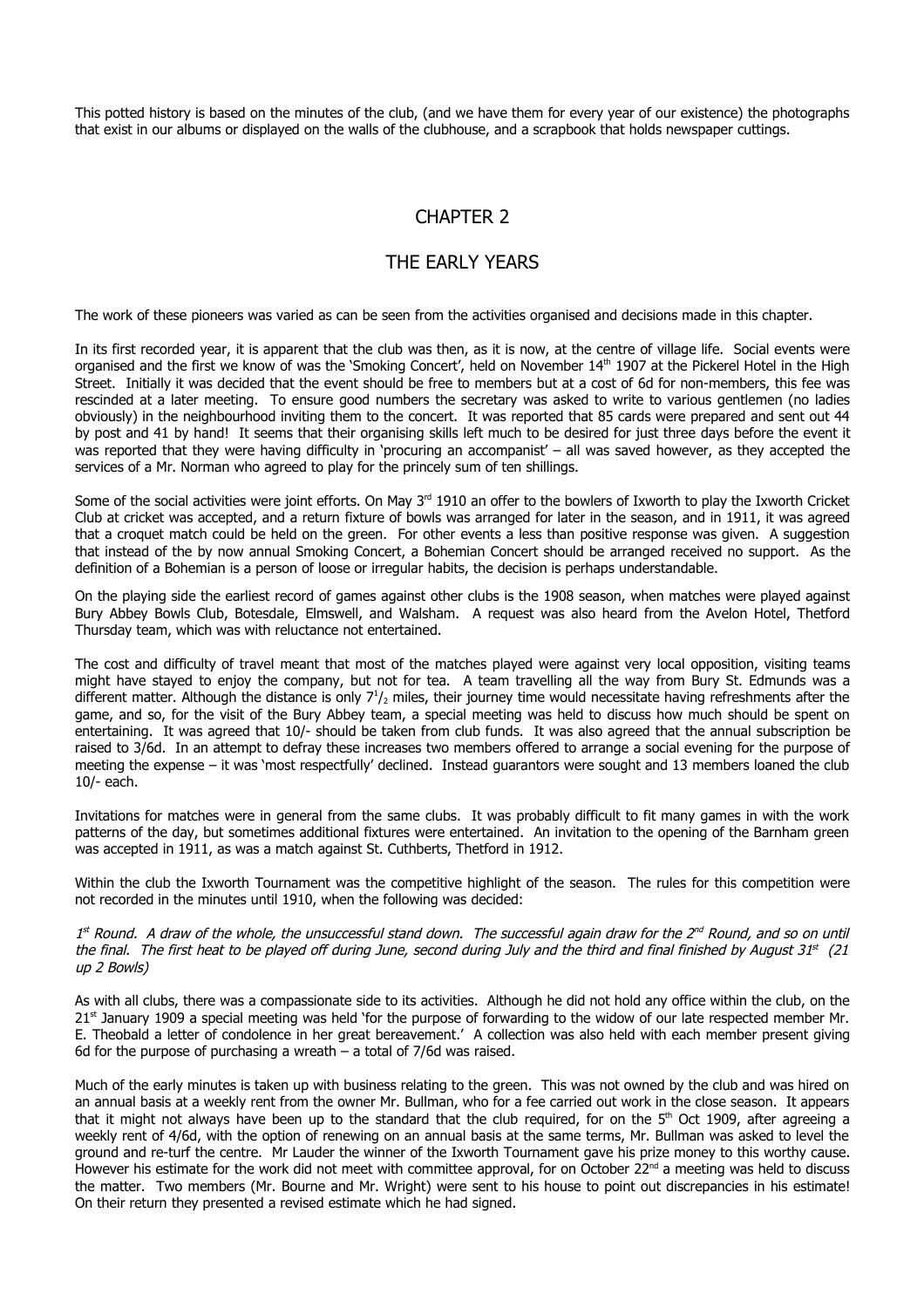Greens then, were not as we would expect them to be today. It is likely that there were no ditches or banks, just a flattish piece of grass marked out for the game, and equipment for its upkeep was very basic. We assume that the club possessed a mower but probably little else. In 1910 the 'offer of Mr. Birmingham to lend a roller for about ten days for use on the green', was accepted. The secretary was of course instructed to write to him thanking him for his kind offer. In the same year a perennial problem was counted by passing a motion that no dogs be allowed on the green.

If this motion was adhered to then dogs were not likely to be the reason for concern in 1912, when it was deemed desirable to find a temporary green as the original had an absence of turf. An offer from Mr. Harry Cross of a piece of land on the meadows was unanimously accepted; although they agreed to return to the original green after a month. An offer of Basic Slag for use on the green was then accepted, it shows that work on the green differed from current practice. It was obviously a bad year for the green, as the question of where to play was raised again just a few weeks later, when it was agreed that the original green should be used. Just one week after the decision, members raised the matter again, but after receiving reports on both options; the land on the meadows and the original, it was decided, not only to retain the old green for another year, but to enlarge it. In light of this it was decided to close the green on 28<sup>th</sup> September to enable the alterations to be carried out.

Funds were now needed to meet the cost. The idea of a Guarantee Fund was put forward. The minutes show that 16 members acted as guarantors, loaning the club a total of  $£16 - 0s - 0d$ . The enlarged green came at a cost, for the rental duly increased, and so did the subscriptions up from 3/6d to the princely sum of 5/-.

In light of the enlargement to the green, it was decided to open the 1913 season with High Tea and a social, the nature of which we have no idea; but we do know that a new rule was introduced. It was agreed that rubber shoes were to be worn when playing, or as an alternative, that light shoes or boots without nails could be worn!

# CHAPTER 3

## THE FIRST WORLD WAR

At the AGM of 1914 mention is made of 'Out Members'. This relates to people who played at the club, but who resided outside the radius of Ixworth and District. It was agreed at the meeting that their subscriptions should be 2/6d instead of the usual 5/-. What exactly the radius was is not mentioned, but one year later, to clarify the situation it was agreed that it should be 4 miles.

At the same meeting the committee recommended that the club should become affiliated to the Ipswich and District Bowls Association. The game was beginning to get more organised, but the benefits of such organisation would not be seen for a few years, for the hostilities of the First World War would put much on hold.

For the 1915 season it was agreed that no fixtures would be arranged, although friendlies, possibly on an ad-hoc basis would be played when possible. The war was obviously having an effect. Although there is no mention in the minutes, it is possible that the number of players decreased and perhaps it was felt that to carry on as normal, when so many were in grave danger was inappropriate.

The following year was one of great concern. At the AGM held in March it was reported that as the numbers and therefore income had reduced payments may not be met, and a decision had to be made as to whether the club should continue or not, in the event it was agreed to continue.

The question arose again the following year, with the same result, but clearly life was difficult for the club. In 1918 the war was mentioned in a motion put forward to suspend the club for the following year. Although no matches were arranged, it seems likely that the green was kept open; it was at least hired for the season, so it is safe to assume that bowling of some kind continued.

Throughout the war years, there were no formal fixtures against other clubs, and it appears that only minimal work was carried out on the green; but the club continued, even if it was on a hand to mouth basis.

In 1919 with the war at an end, it was resolved to continue the club, and fixtures were again made.

The rule on footwear was made more forceful at the 1917 AGM with the statement that heavy and nailed boots were forbidden on the green. Sadly in the same year Mr. H. T. Grimmer the then chairman, referred to the loss to the club of its first President Dr. J. S. Gelston. A letter of condolence was sent to his widow and the club entered into a new chapter of its life by appointing Dr. Dobbin as his successor.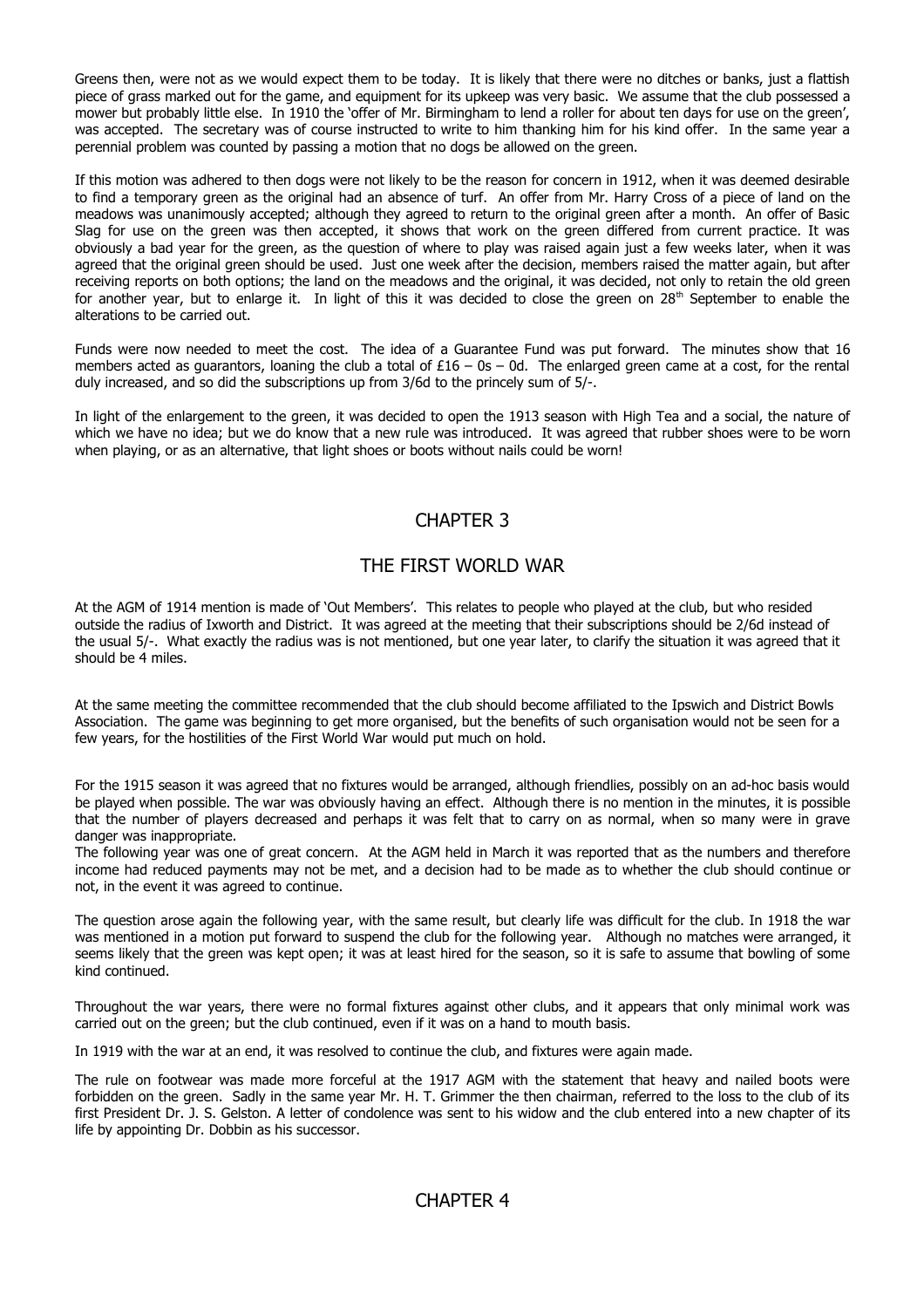### NORMAL SERVICE IS RESUMED

The war over, things slowly got back to normal and in 1919 in what appears to be a very radical move for the day, a proposal that the club should admit ladies as members was carried. It might not be as enlightening as at first it may seem, for there is no more mention of ladies until 10 years later, when it is suggested that a Ladies Committee be formed - to arrange refreshments! It is doubtful if they ever actually played, although I would like to think that on the odd occasion they were allowed on the green for the occasional roll-up.

An interesting item to devotees of the game can be found in the minutes of a meeting held on April  $1<sup>st</sup>$  1921. It was agreed to play Elmswell as long as play would be in rinks. The most likely reason for this statement is the possibility that Elmswell played the roving cot version of the game. ('Cot' is the East Anglian term for 'jack') This game is played in a similar manner to crown green bowling, but with two major differences, the green has no crown, and the jack is not biased. Clearly Ixworth were happier playing in rinks!

In 1921 Ixworth affiliated to the Suffolk County Bowls Association, which had been formed in the previous year, and it was agreed that the club should enter the Suffolk County Bowls Association Cup. As it is safe to assume that all previous games were friendlies, this is the first mention of competition bowling in our records. Deciding to enter the cup meant that another decision needed to be taken. Travelling could now in theory be anywhere within the county, so it was agreed that the travelling expenses to away matches should be paid from club funds, but that subscriptions should be raised to 10/-.

Within the club as well bowling was becoming more competitive. Up to now the only competition played for was the Ixworth Tournament. There was no cup or shield for this event, just prizes of money or in some cases bowling equipment. Dr. Dobbin the President of the club decided in 1924 to present a cup to the club to be played for annually, in a two wood singles competition.

The Dobbin Cup, as it was named; remains a prestigious competition, but as the club has broadened its approach to the game, it is now played for under EBA rules. The first winner was Mr. W. H. Kemp.

Between these two events happening, the future of the green itself came into question, for in 1922 Mr. Bullman from whom the green was leased died. His widow took on control of the land and was approached by the club for hiring the green for the season, they even asked for a reduction in rent! Three years later and Mrs. Bullman moved, selling all her property, including the land on which the green was sited to a Mr. Lonnon. Fortunately he was quite willing to let the club have use of the ground for a fee of £5 per year. He was also willing to find a new fence providing the club found the labour! It must have been very heartening for the members at that time, to find that the new owner would be sympathetic to their cause. The actual discussions over the amount to pay, were however quite lengthy, it took three meetings to thrash out terms of £5 per season on a 10 year lease. Not all things went well with the new landlord. Just one month after agreeing terms, he (Mr. Lennon) was fetched from home to a meeting for a discussion about accepting a roller. It is possible that it is the one referred to in a previous minute from a Mr. Jiggins, whose name will feature in a later chapter. What manner the discussion took we can only quess at, but it is recorded that 'after fetching Mr. Lonnon it was left in his hands, he having left in a stew temper and without hearing what the committee had to say, thus ending the meeting.'

The club was now clearly going places. Work was being carried out on the green, lawn sand was applied and a wire netting fence was erected, and facilities were being created, corrugated iron being ordered to go round the urinal. With all this outlay in 1927 alone, rules had to be augmented to preserve the playing surface; so a decision was reached regarding footwear – only rubber shoes to be worn on the green, and a new rule was unanimously agreed – no dogs or children would be allowed on the green itself.

Not only was the club moving forward, so too was the game in general, for in that same year a proposal to form a Bury League was put forward, the club agreeing to join. This would obviously create more matches to be played at longer distances to travel. Cars were a luxury and few and far between, clearly transport needed to be arranged. In searching out estimates from local coach companies, the committee suggested the following as a basis for negotiation:

| Stanton Rose and Crown*<br>5/- |     |
|--------------------------------|-----|
| Stanton Cock*                  | 6/- |
| Bevton*                        | 12/ |
| Bury Spread Eagle*             | 14/ |
| <b>Westgate Brewery</b>        | 13/ |
| Bury Abbey*                    | 13/ |
| Risbygate                      | 13/ |
| Rattlesdon*                    | 18/ |
| <b>Thetford</b>                | 20/ |
| Woolpit*                       | 13/ |

 $\frac{1}{2}$   $\frac{1}{2}$  These clubs are no longer in existence

By using three different companies they managed to get transport at a total cost of 8/- less than their proposals.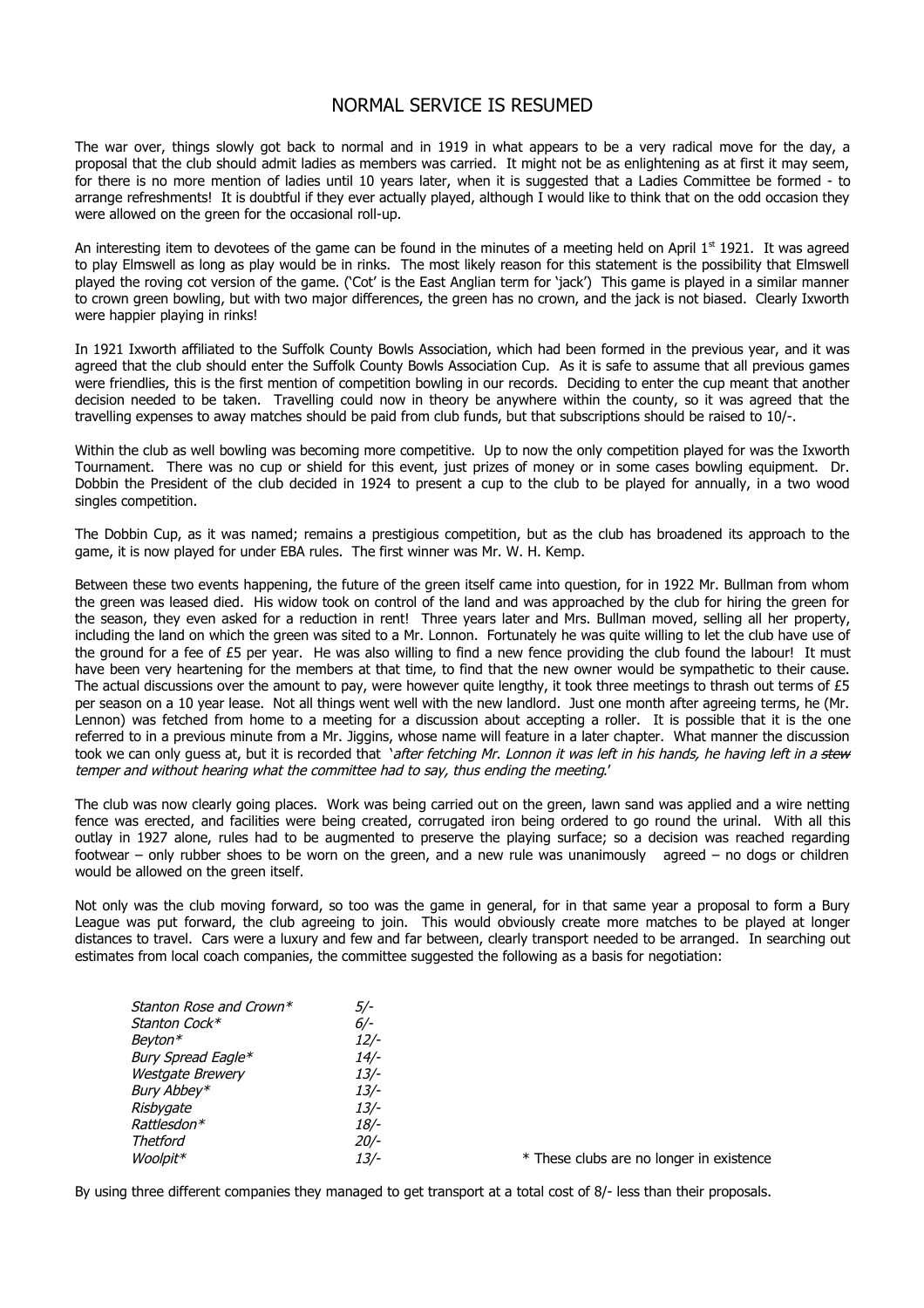1927 also saw the club achieve its first major success on the green. After proposing that the Hospital Shield should be played for on one day, they won it!

Clearly they had arrived for they won the same trophy the following season as well.

In 1929 there is once again mention of the ladies of the club as it is suggested that a Ladies Committee should be formed to look after refreshments. Whether this was for a Whist Drive that was being arranged (was to have been a dance – but they could not get an orchestra) or general hospitality we do not know, but it was good to see they were being thought of when their services were required!

Facilities at the club were now steadily growing. For the first 21 years of the clubs life, meetings had been held in one or other of the two main public houses in the village, but in 1929 a committee meeting was held in the pavilion for the first time, one of the items in the minutes was the proposal that the club should accept a lamp for the pavilion kindly given by Mr. Hicks. In the same year it was decided to send three representatives to the County Match, Suffolk v Norfolk, to be played at Lowestoft. The three were Mr. F. Grimmer, J. Everitt and G. Bayes. As far as we know these are the first players from Ixworth to represent their county.

The twenties drew to an end with the club in good spirits. Indeed the AGM of 1929 concluded with the words:

'The meeting accorded to the Chairman F. J. Hicks a hearty vote of thanks; this concluded a very amicable meeting.'

What would the thirties bring?

## CHAPTER 5

#### A FIRM FOOTING

If the twenties ended in harmony, the thirties began with strife, not initially, for at the first meeting of the decade it was agreed to purchase bowls for the use of visitors. It was added that if members wished to use them, then they would have to pay a hire charge of 3d.

It was on Tuesday June  $27<sup>th</sup>$ , just one day after a committee meeting that things kicked off when a special meeting had to be called. The only topic under discussion concerned one member who in the previous year played for his county:

A resolution was passed and unanimously carried 'that Mr. G. Bayes be suspended from playing in all matches this season for refusing to play in a match as promised, and insulting the Captain Mr. F. Hicks during the match with the Risbygate Club.'

The matter did not end there for he was still allowed to play in club competitions and use the green, he did so, reaching the final of the singles. In the final he was due to play the club captain; but because of what had gone before, Mr. Hicks refused to play him, giving rise to discussion at the AGM:

'A letter from Mr. G. Bayes was read by the Chairman, accusing the Captain Mr. F. Hicks of animosity towards him on refusing to play him in the final of the singles competition. The minutes of the Committee Meeting held on the  $27<sup>th</sup>$  June were read, also Rule 9 of the Ixworth Bowls Club, viz:

Any member misconducting himself or in any way becoming an annoyance to other members, any one of the Committee who might be on the ground shall have power to at once ask the member so offending to leave the green. Any further action in the matter to be decided on at a Committee Meeting'

After an explanation from Mr. Hicks it was decided to hold a secret ballot of members present to decide if Mr. Bayes should continue as a member of the Club, or whether he should be debarred from playing on the green. The voting was 17-1 that Mr. Bayes should not be allowed on the green, and the secretary was asked to write to him to that effect.

The matter was not fully concluded until the following year, when the unfortunate Mr. Bayes sent a letter to the club asking that he receive his medal for reaching the singles final, he was informed that the club were ignoring his letter. The moral of this episode is clear, don't mess with the Captain!

If the club was going through a financially restrictive time, it seemed to be quite common for a collection to be made at meetings. One took place at the 1931 AGM, the purchase of a new mower and heavy travelling expenses being sited for a cash shortfall. It was also agreed at this meeting that a selection committee should be formed for cup matches, a practice that continues to this day.

The beginning of 1931 saw the club with a new landlord. Mr Lonnon who had owned the land, on which the green was sited, sold it to the Trustees of the Jiggins Memorial Village Hall, on the  $17<sup>th</sup>$  December 1930. The village hall itself was built the following year.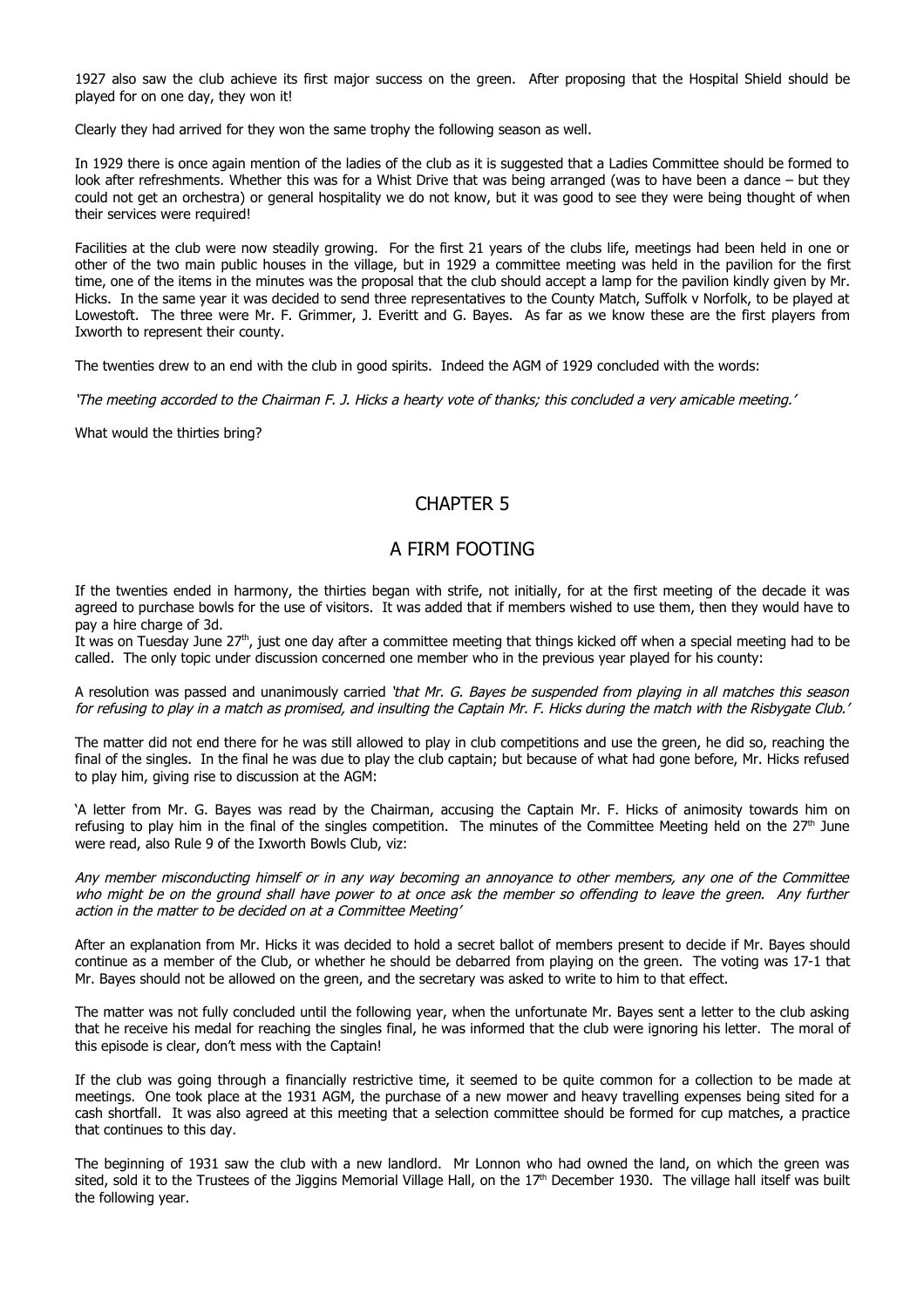This put everything on a much firmer footing. As in effect the 'village' owned the land, the club would be free from the worry that the ground could be sold from under them. They would in due course have a representative on the Village Hall Committee, where decisions would be made to the benefit of all. In 1932 the club requested to rent a further piece of land to the west side of the green and enclose it by a gate. The season closed with the club once again winning the Hospital Shield.

After deciding that members should pay for refreshments for home games, it was agreed that a bowl, soap and towel should be provided for the convenience of members. At the same meeting lengthy discussions took place regarding the roots of some trees, which went under and raised the green. Whatever action was taken it seemed to work.

A firmer footing was also to be had by the players as well, as the club brought in another footwear rule, this time that slip on shoes must be worn. These were very popular up to the 1960's at least. They were often in the form of flat sole sandals that were worn over ordinary shoes.

It is interesting to note that the committee then as now, were keen to have the green and its surrounds looking good. In 1936 we have first evidence of this, when it is decided to erect some trellis, plant flowers and paint the pavilion. It was a good thing it was done for the following year there was a coronation. A ring tournament was organised for the event. Events in Europe however meant that the feel good factor would be short lived. The club started to suffer financially as members either left to join the armed forces or were working longer hours in the war effort. In 1939 it was agreed to allow young men under the age of 18 to join, the first sign of youth at the club; it was possibly done in an effort to increase numbers with so many away at war. This good

feeling towards youth was not present just 2 years later though, when the schoolmaster was instructed to keep his boys away from the green!

The secretary's report at the AGM of 1943 tells of the difficulties of the time, and some activities which clubs still combat today:

#### 'In presenting the balance sheet of 1942, I have much pleasure in stating that we finish the financial year with a balance of £2-11-5d.

Our membership for 1942 was 22 which I think is very good considering the transport difficulties and the call for Civil Defence. The 2 largest items are rent (6 guineas) and groundsman (£6-10-0d); I hope you will agree with me that the green has been very well kept during the playing season. On a visit to the green this morning I found that the groundsman has started to get the green in order and our members have repaired the trellis which was blown down by the gales in January.

The cupboard containing old bowls has been broken open and several bowls taken. The Captain has no report as no matches were played during the year.'

In 1944 Dr. Dobbin our President retired and moved from the district, the club sought a replacement and nominated Dr. Gilmore, he however declined and for one year only Mr. K. Baldwin took office. It was also decided to have a Hospital box on the green, winners would be asked to put  $1/3$  of their prize into the box and to use it for visitors donations. All money raised would be given to the West Suffolk General Hospital; it seems as if this idea carried on for a number of years.

At last in 1945 the Second World War came to an end, but things would not get back to normal for some time as the saga of the fence shows: It was agreed to replace a fence at the north side of the green with wire netting. The first choice was that 50yds of 6ft  $1<sup>1</sup>/<sub>2</sub>$ " mesh netting should be procured; failing that then sheep netting should be bought. Neither could be obtained, so an offer of barbed wire was accepted and erected.

This shortage of products may have hampered construction work, but it did not prevent the club making good progress on the playing side as the captains report of 1947 shows:

'The club has had a very successful year, playing 29 matches, winning 25 and losing 4. We won the Suffolk Junior Cup, the Hospital Bowls League Cup and Shield and the Agnew Cup. Mr Grimwood reached the final in the singles, and Mr. Everitt and Mr. Gaskin the final in the pairs of the Town Championships.'

Another minute shows that the club agreed to enlarge the green. The alterations themselves were probably carried out during 1948 as a discussion on how to pay for the work that was done took place in 1949.

## CHAPTER 6

## THE LADIES ARE COMING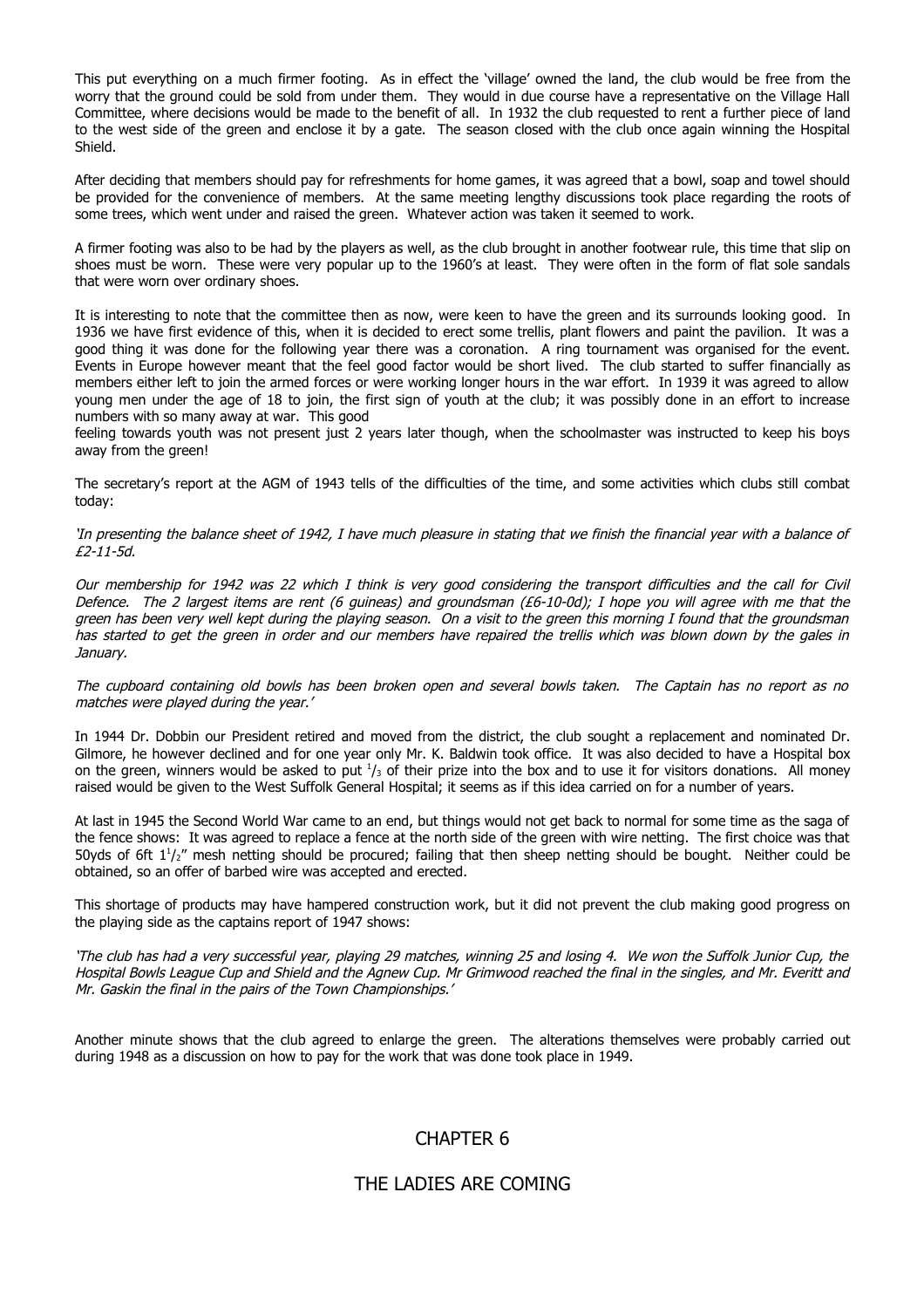A new competition was instigated in 1950. The Maple Leaf Trophy would be for pairs, which would be drawn, and it would be contested under Federation rules. But an even bigger decision was made in July of that year.

You will recall that as early as 1919 it was agreed that the club should admit ladies as members. It would seem that they had to wait 31 years before they would be allowed to play, for it wasn't until 1950 that it was decided to create a Ladies Section. The response was not overwhelming. In the first season only 2 ladies paid the subscription of 4/-, possibly due to the lateness in the season that the decision was made. The commitment to the idea was strong, for at the 1951 AGM the statement 'We welcome lady members' was recorded.

Ixworth had shown that they were a club who bowled well and took part in both leagues and cup competitions, but in the middle of the 1951 season a decision was reached which had long term consequences. A special meeting was called in response to action taken against the club after they cancelled a match against Hopton.

The meeting learned that the League Executive had awarded 6 points to Hopton; they decided to protest and sent the following letter to both the league and to Hopton:

'It is with regret that we received notice through our representative of your protest re. cancellation of home match, and eventual harsh treatment at the hands of the League Committee. After consideration, we have no alternative but to withdraw from the league.

We feel that a protest of this nature should not have reached the administrators of the League Committee, but could have been settled amicably by the clubs concerned.

We also note that the penalty imposed, penalizes all clubs in the league except yourselves, and are advising the League Committee of such.'

Why the game was cancelled we do not know, but they stuck to their guns and decided not to play in the league in the 1952 season. Despite the lack of league matches, it was agreed that the pavilion should be moved so that the green could be enlarged (again)

Over the next few years the minutes record that the decision not to enter the league but to play friendly matches continues. The club does play in cup competitions and has a good deal of success, and Ixworth players were being selected for the County Teams. There is no mention of the ladies section, but a photograph of 1959 shows that ladies were playing at the club.

## CHAPTER 7

#### NOTABLE EVENTS

The general business and activities of the club continued. Donations were made to the County Benevolent Fund, dances and whist drives were organised, fund raising activities were undertaken and the general work on the green was carried out. Many decisions were made, and achievements gained; but in this chapter only those of great significance will be covered. The first such decision was made in 1958.

For some time the club had recognised that their facilities needed upgrading, and so at a committee meeting on Nov  $3^{rd}$  the subject of a new pavilion was raised. It was suggested that based on other buildings seen, the cost would be about £100, plans would need to be drawn up and permission sought from the local authority. It was felt that loans from members would cover the cost. Things moved quickly, for only 29 weeks later, on May 25<sup>th</sup> 1959 the first Committee Meeting to be held in the New Pavilion took place. At that meeting the treasurer reported that so far £91 had been loaned for the building. The total cost including furnishings would be approximately £180.

The new pavilion offered a bar and a spacious main hall. The County President Mr. F. Holmes of Brandon had agreed to officially open the new pavilion on July  $30<sup>th</sup>$  bringing with him a team from his own club. Invitations were sent to the Club President and his wife, all the vice presidents of the club, County Officers, and local dignitaries; despite the fact that no decision had yet been made about installing electricity! This was duly agreed on July 22<sup>nd</sup> at a special meeting, at an additional cost of £28.

By the time of the AGM in October the Pavilion Fund Account had risen to £189-13-6d, made up of loans and gifts, and all accounts had been settled. This was a remarkable achievement by any standards.

With a new pavilion it was suggested that winter activities could be started, and so social evenings started at the club. Whether they continued for long is not known, but on a number of occasions since, the idea of a social evening in the form of quizzes, whist drives etc. have been raised. In 1959 Mrs J. A. Farrow became the first lady player to win a trophy when she won the Dobbin Cup, and ladies certainly made the headlines when it was agreed to buy a gift for Mrs. Everitt for her work behind the bar and in keeping the pavilion clean. The same year also saw Mr. Harold Randall appointed as Club President.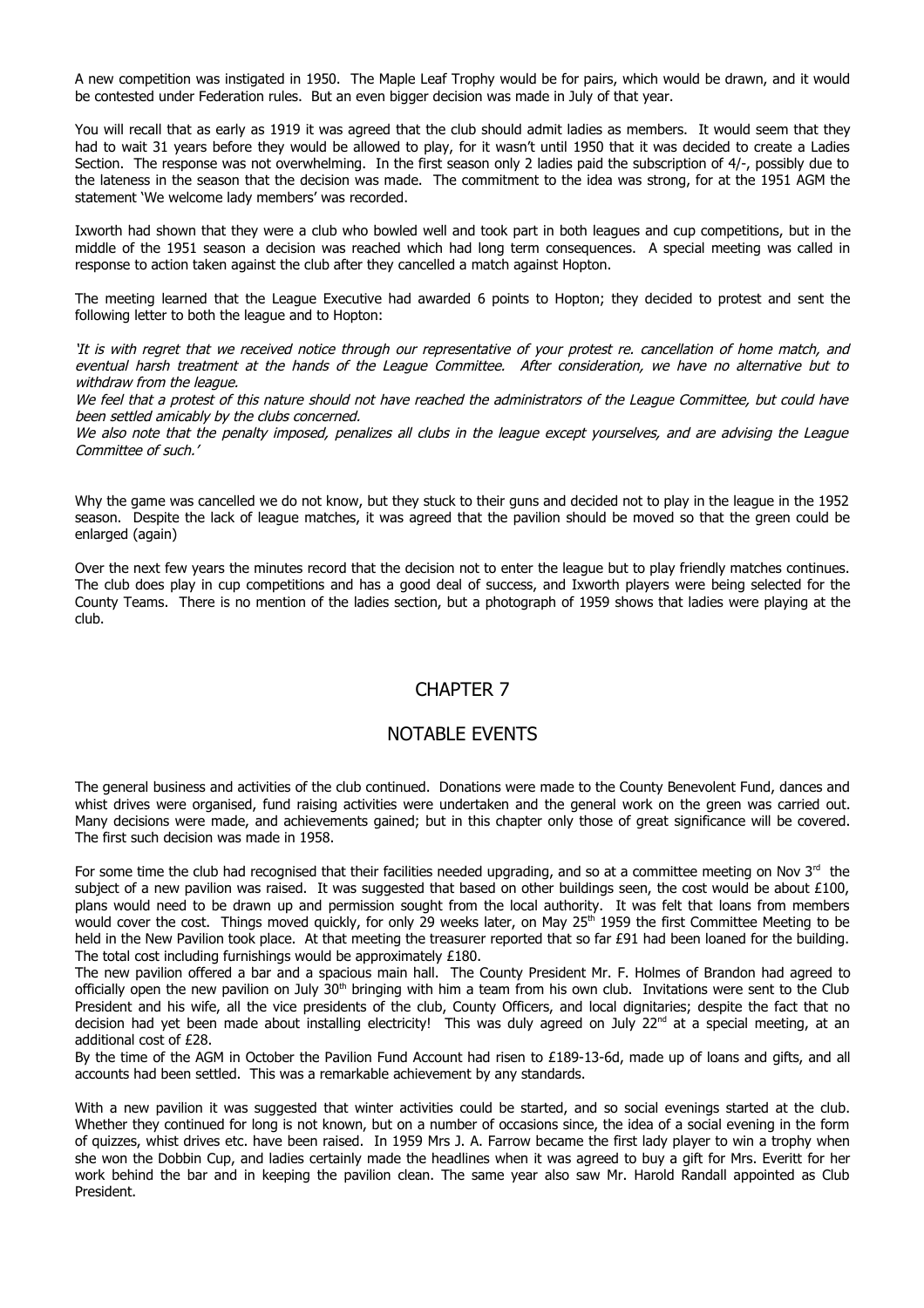Cup and friendly games continued to be played, although it was agreed not to seek friendlies with Diss Causeway and Palgrave owing to the poor condition of their greens! A big decision for the day was taken in 1962, when it was agreed that Sunday play could take place up to 5.30pm, it being felt that this would not conflict with church services.

At the AGM of 1963 it was decided to buy a suitable trophy to be sent to Mr. Harold Randall's club in Canada for competition, in appreciation of the help Mr. Randall had given to Ixworth Bowls Club in his capacity as Club President. Thus was forged a link that exists to this very day.

For some time now apart from cup competitions, only friendly games were being played. Younger members had joined the club and the feeling was growing that more competitive matches were required. At the AGM of 1966 it was agreed that the club should enter the West Suffolk EBA League, for whatever reason it did not happen, but the seeds had been sown.

In the 1969 season a great honour was bestowed on an Ixworth bowler, Mr. Reg Grimwood being elected to the position of Suffolk County President. It was not only the men who were being noticed, the lady bowlers of Ixworth were beginning to make a name for themselves as they featured in winning singles and mixed pairs competitions at County level, one Mrs. Ellen Matthews would go on to be the County Ladies President in 1973, and give her name to a county inter area competition for ladies.

The need for more competitive bowling at the club, pushed for by a group of younger bowlers, saw the clubs 17 year absence from league competition come to an end, when it was decided to rejoin what was then called the Bury Hospital League.

There have been many notable individual bowlers at the club, but all would agree that one man stands above them all. In 1970 Mr. George Everitt won the EBF National 2 Bowl Singles. For a player from Suffolk this is a notable achievement. As the largest county in terms of bowlers playing Federation bowls, it requires winning at least 8 games to win the County title and then up to a further 4 to win the National title. Mr. Everitt was an outstanding bowler and a true sportsman who played many times for the Suffolk County team, and won competitions at club, league and county levels. His death on Nov  $20<sup>th</sup>$ 1980 was a big blow to the village of Ixworth. The male members of the club now compete for a trophy given in his memory.

The seventies saw two County Presidents from the club, Mrs. Ellen Matthews in 1973 and Mr. L. R. Peachey in 1977. It is of interest to note that while we have photographs of her Presidents Day, there is no mention of Mrs. Matthews appointment to the position in our own minutes! Was it perhaps because her year of office coincided with the club winning the Suffolk Senior Cup for the first time it its history? Or did she leave the club during her reign of office.

It was also in 1973, eight years after the initial proposal to join the West Suffolk EBA League, that the club agreed to affiliate with the County EBA Association. They were duly accepted into the league and so began a new era for the club, in which both codes of flat green bowls would be played. In the same year a club tie was introduced with the maple leaf motif imprinted upon it (the club flag is the Canadian flag, another link with our past President).

As part of his County Presidency in 1977, Mr. L. R. Peachey (Dick) presented the club with a trophy, which after discussion would be contested as a triples competition.

Other trophies have since been donated to the club, some in memory of past members, and others by members wishing to give something back to the club that they love. A full list of competitions, together with the names of the winners is given in appendix 1.

In 1979 a new League was proposed, the Area D Triples League, but for this season at least Ixworth decided not to join it. It would take 4 years for the club to agree to enter the new league, it twice being taken to a vote.

At the 1983 AGM, Mr E. Oliver, chairman of the Building Sub-Committee reported to the members about plans for an extension to the pavilion. Toilets would be added plus a kitchen in order to meet requirements when renewing the bar licence. Members looked at the plans and a decision was taken to seek planning permission. Estimates were sought and applications for grants were made. A year later and the total cost was reported as being £9335.00, several grants and loans totalling £8417 meant that the club could proceed with the project and the additions were duly completed – but our minutes do not say when!

By this time the membership had grown in number reaching the mid 70's. The club was now in a very stable position having enough members to meet all playing and financial requirements. Many members enjoyed afternoon roll ups on two days a week, and as can be seen from the minutes of the club all was running smoothly.

1985 saw another member of the club elected to the position of County President, Mr E. J. Oliver, who had held many offices within the club. Just 4 years later and Mr. L. R. Peachey, a previous County President from Ixworth was afforded the honour of being the National EBF President.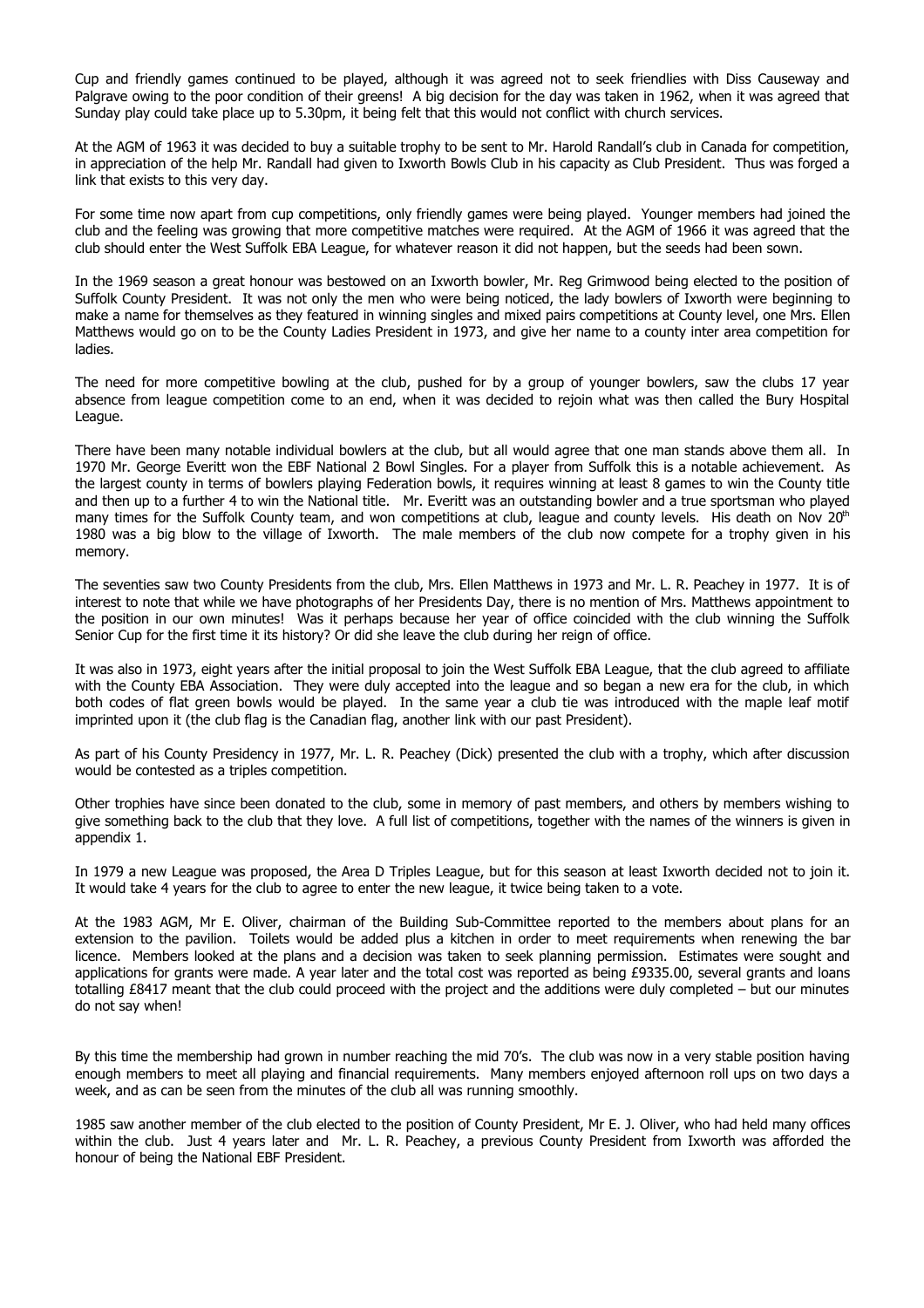A link had been formed with the local school, and was progressing well with a number of young people taking up the opportunity to try out the game of bowls. The chairman reported that he would look into the cost of smaller bowls for their use.

In 1989 the President of the club for the past 30 years, Mr. Harold Randall died. Harold had emigrated to Canada when he was 15 years old. He paid regular visits to Ixworth, staying with his sister. He was a keen bowler and a great benefactor to the club as was seen in his presentation of the Maple Leaf Trophy in 1950 and the gift of a large Canadian Flag, which is flown from the club flagpole at special events. He invested money for the club in Canada which has been of benefit to the club for many years. It was through him that connections were made with the Port Credit club in Ontario. In his honour, the official logo of Ixworth bowls club is the maple leaf, and is included on all our shirts, ties etc. the only exception being the blazer badge which depicts a tree which once stood at the junction of the High Street and Stow Road.

The club were delighted when Mr. John Thurlow became our new President, as we carried on the tradition of having well known local people at the head of our club. In his own quiet unassuming way he has carried on the traditions of the office, offering support when it is needed and being generous beyond the call of the office.

Throughout the 1980's and beyond, Ixworth bowlers gained success at both League and County levels. A full list of all the county winners from the club is given in Appendix 3.

At the end of the 1991 season a decision was taken to fit a fine spray irrigation system to the green at a cost of £2880, this was considered to be a very competitive price, and was supplied and fitted by an irrigation company based in the village. Other small improvements were carried out on the green, which were aimed at reducing future maintenance.

The clubs pavilion, being of timber construction was beginning to show its age, and in 1994 a paper entitled Project '95 was discussed. There were many issues that needed to be taken into account. It became apparent that we would only be able to obtain grants if we had security of tenure for at least 22 years. Plans had been drawn up and were discussed. The project rumbled on into 1996 with legal issues being looked at, issues which our forefathers didn't seem to have! By the beginning of 1997 plans had been submitted to the local authority and Lottery funding was being sought, but it was discovered that a longer lease was required. A whole year passed before estimates were sought. But still without a lease a grant could not be obtained and in 1999 the club looked at a more modest development that could be financed from club funds. The millennium came and the club had agreed to do a self build with one of the members Peter Jones taking on the role of project manager. In October the club at last received the good news that a 50 year lease had been agreed, there were some restrictions on how the new building should be used but nothing drastic. At a special meeting it was agreed that we should continue as a self-build, using professional expertise and that it would be of steel and brick construction. The total cost would be £50,000 with the club seeking grants of £30,000. We were fortunate in that a new member had arrived at the club with past experience of obtaining lottery grants, Ron Methven served the club well in this role. A successful application was made, and to meet requirements a new constitution was formed. Despite rising costs, with the input from the club rising to £29,750; building work started at the end of 2001.

On the playing side it was decided to enter a team in the Stowmarket League, so that more players could experience competitive bowling, but for their first season they would be playing their home games, as all the other teams, without a clubhouse.

On the  $7<sup>th</sup>$  September 2002 eight years after the initial discussion paper was presented, the new clubhouse was officially opened, by our own Club President Mr. John Thurlow. The season concluded with the club hosting the Bury & District League Finals day, with Ixworth winning the coveted Victor Ludorum for the fifth year running.

## CHAPTER 8

#### THE STORY CONTINUES

Since the opening of the new clubhouse, minor modifications have been carried out, mainly to make the kitchen more suited to its role and to make the bar more secure. With the new facilities, opportunities arose for the club to meet during the winter months. A member kindly donated a mat to the club so that short mat bowling could be started. We now run two inhouse leagues, a singles competition and friendly roll ups from November to March.

In 2004, the green was used for a County EBA match for what we believe was the first time in the clubs history, and in 2006 for the first time in its history Ixworth provided an EBA County President when Elizabeth Sharpe was elected to the position of Suffolk County EWBA President.

As is the custom, the County Finals were held at the presidents club, in this case the Ixworth green; and the club provided the County winners in the pairs competition; Ann Lilley and Christine Waters taking the title.

In our Centenary Year we are honoured that the Suffolk County Bowls Associated has accepted our offer of a trophy for the new Veterans Pairs Competition. It is intended to call this trophy the Gelston Cup in memory of our very first President: Dr. J. S. Gelston.